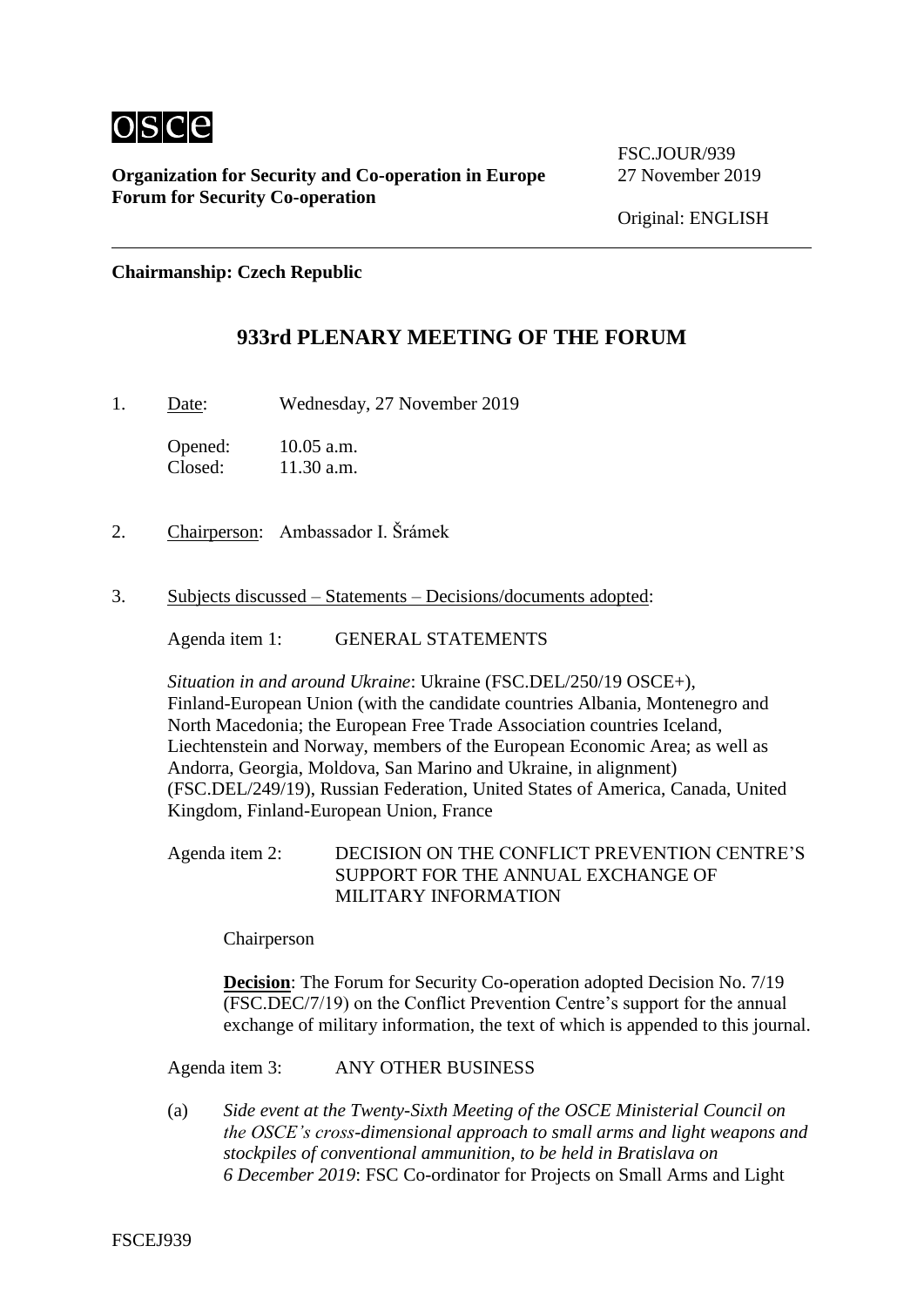Weapons and Stockpiles of Conventional Ammunition (Hungary), Chairperson, Germany, France

- (b) *Invitation to a guided tour of the Russian Orthodox cathedral of St. Nicholas in Vienna on 16 December 2019*: Russian Federation
- (c) *Translation of the OSCE Code of Conduct on Politico-Military Aspects of Security into Montenegrin*: Montenegro (Annex), FSC Co-ordinator for the Code of Conduct on Politico-Military Aspects of Security (Romania)
- (d) *Circulation of the Letter from the Chairperson of the Forum for Security Co-operation to the Minister of Foreign and European Affairs of the Slovak Republic, Chairperson of the Twenty-Sixth Meeting of the Ministerial Council of the OSCE (MC.GAL/2/19/Rev.1)*: Chairperson
- 4. Next meeting:

To be announced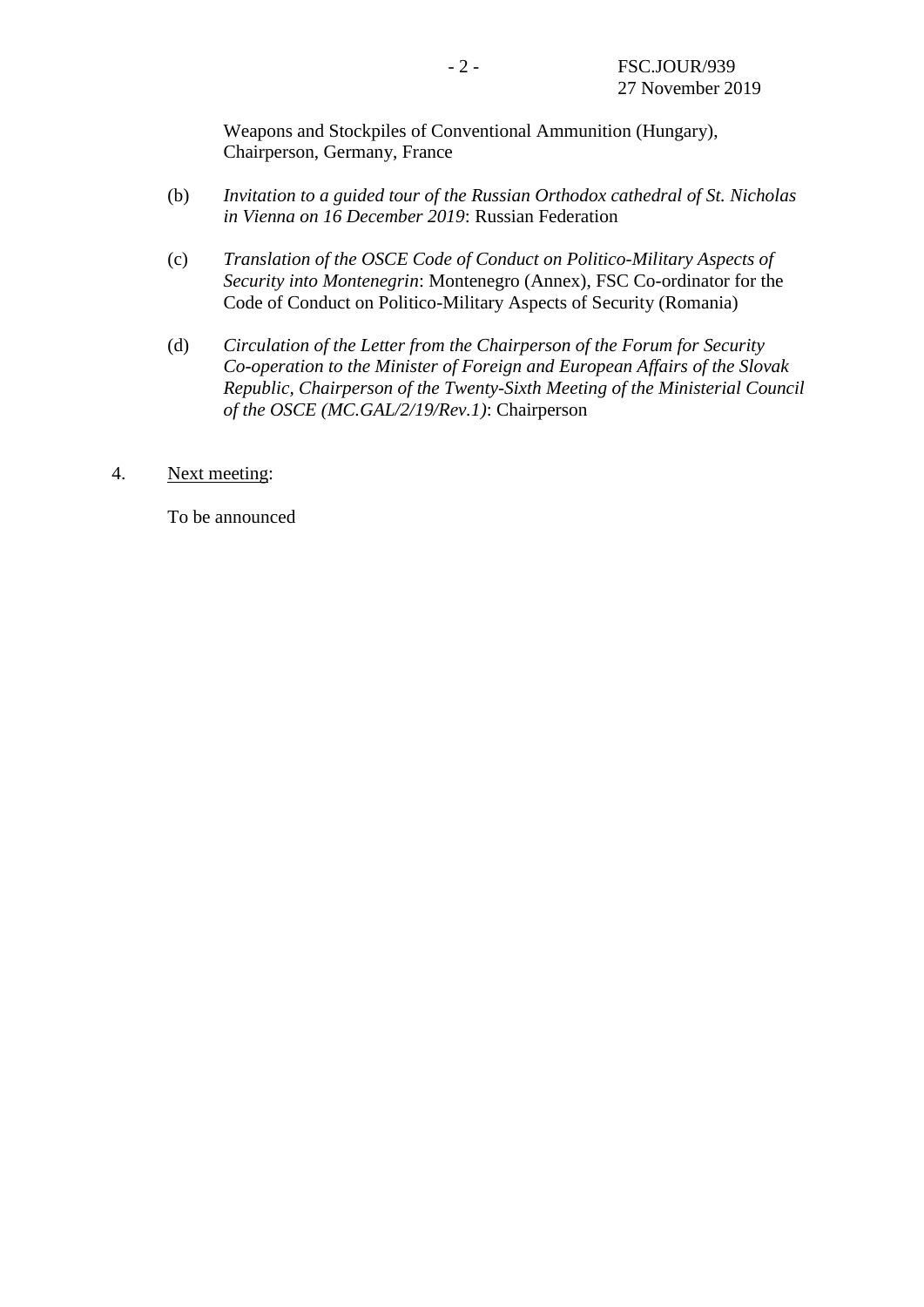

**Organization for Security and Co-operation in Europe** 27 November 2019 **Forum for Security Co-operation** Annex

FSC.JOUR/939

Original: ENGLISH

**933rd Plenary Meeting** FSC Journal No. 939, Agenda item 3(c)

## **STATEMENT BY THE DELEGATION OF MONTENEGRO**

Mr. Chairperson,

To mark the 25th anniversary of the adoption of the OSCE Code of Conduct on Politico-Military Aspects of Security, the Ministry of Defence of Montenegro has had the Code of Conduct translated into the Montenegrin language. Its publication is intended to contribute to promoting the implementation of this landmark document in a broader context, at national level.

Adopted in Budapest in 1994, the Code of Conduct is one of the most important OSCE norm-setting documents, including key principles on relations between States and regulating the role and use of armed and other security forces, both at national and international level and in peacetime and times of conflict.

By requesting participating States to place both conventional military forces and internal security services within a clear constitutional and legal framework, the Code has become an important international confidence-building measure in the post-Cold War era. As such, it has made a significant contribution to both political and economic development.

The current security challenges call for more efficient implementation of the Code, which means both raising awareness on the Code in general and greater efficiency in implementing its principles and norms. In that context, Montenegro remains firmly dedicated to fully implementing the Code in all its provisions.

Mr. Chairperson,

We kindly ask you to attach this statement to the journal of the day and to have the Montenegrin translation of the Code of Conduct on Politico-Military Aspects of Security published on the OSCE official website.

Thank you.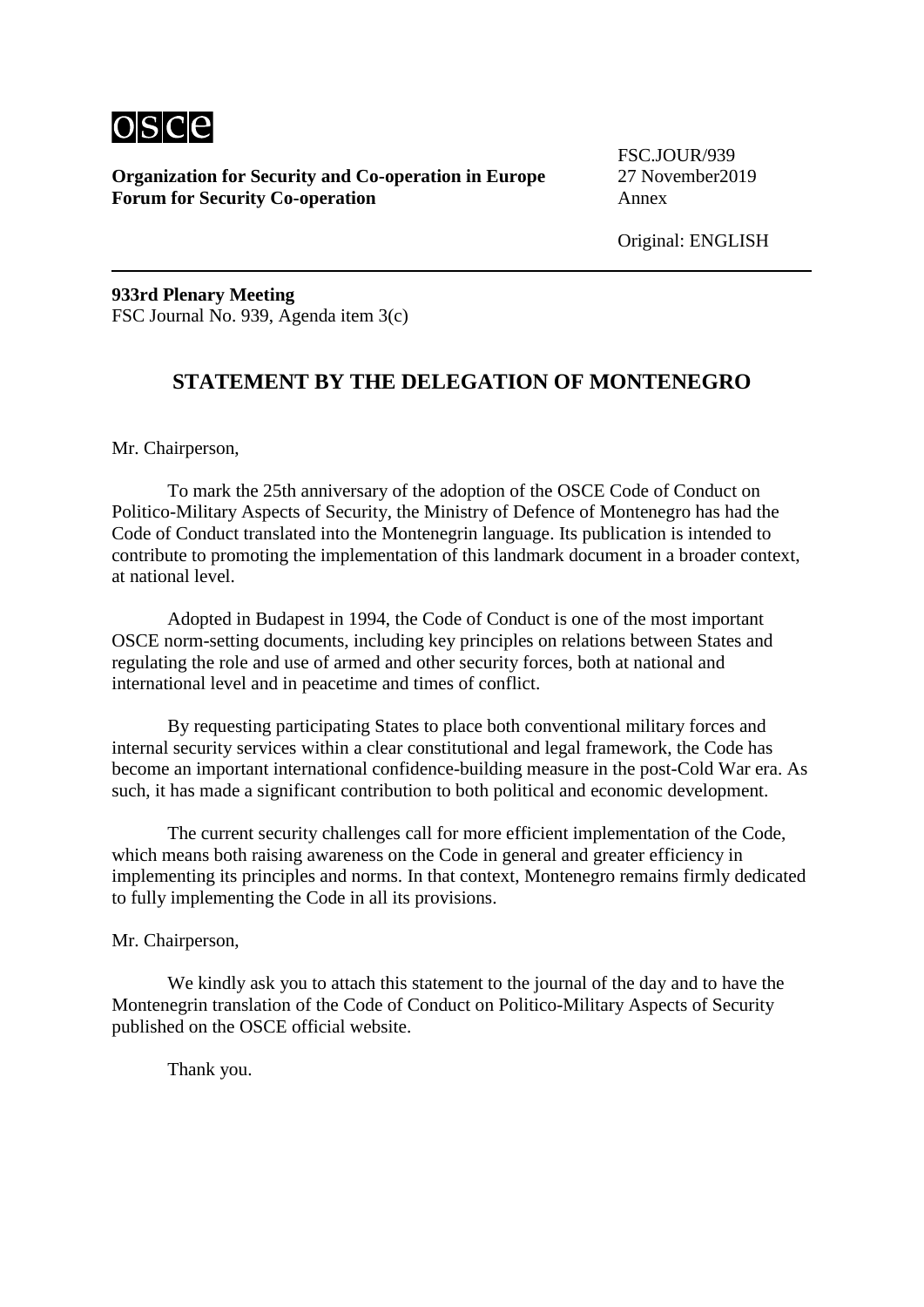

**Organization for Security and Co-operation in Europe** 27 November 2019 **Forum for Security Co-operation**

FSC.DEC/7/19

Original: ENGLISH

**933rd Plenary Meeting** FSC Journal No. 939, Agenda item 2

## **DECISION No. 7/19 CONFLICT PREVENTION CENTRE'S SUPPORT FOR THE ANNUAL EXCHANGE OF MILITARY INFORMATION**

The Forum for Security Co-operation (FSC),

Recalling Chapter I of the Vienna Document 2011 on Confidence- and Security-Building Measures, which commits the OSCE participating States to exchange annually information on their military forces in an agreed format,

Recognizing that the Automated Data Systems (ADS) application is used by participating States to generate their national submissions under the annual exchange of military information, as well as similar exchanges under the Treaty on Conventional Armed Forces in Europe, the Global Exchange of Military Information, and the Agreement on Sub-Regional Arms Control (Annex 1-B, Article IV, of the Dayton Agreement),

Reaffirming the OSCE participating States' commitment to full and timely implementation of all confidence- and security-building measures agreed by them,

Taking into account the need to ensure ongoing support for, and continuous improvement of, existing procedures in order to help participating States fulfil their commitments,

1. Requests the Secretary General to propose in the annual submission of the Conflict Prevention Centre's (CPC) Unified Budget Proposal to the Advisory Committee on Management and Finance (ACMF) adequate resources to perform technical, workshop and training support identified in this decision;

2. Upon approval of the annual Unified Budget, including adequate resources for the efforts outlined by this decision, tasks both the Chairperson of the Communications Group and the CPC to provide technical, workshop, and training support for the ADS software (or its replacement application) according to the annexed technical requirements identified by the Communications Group.